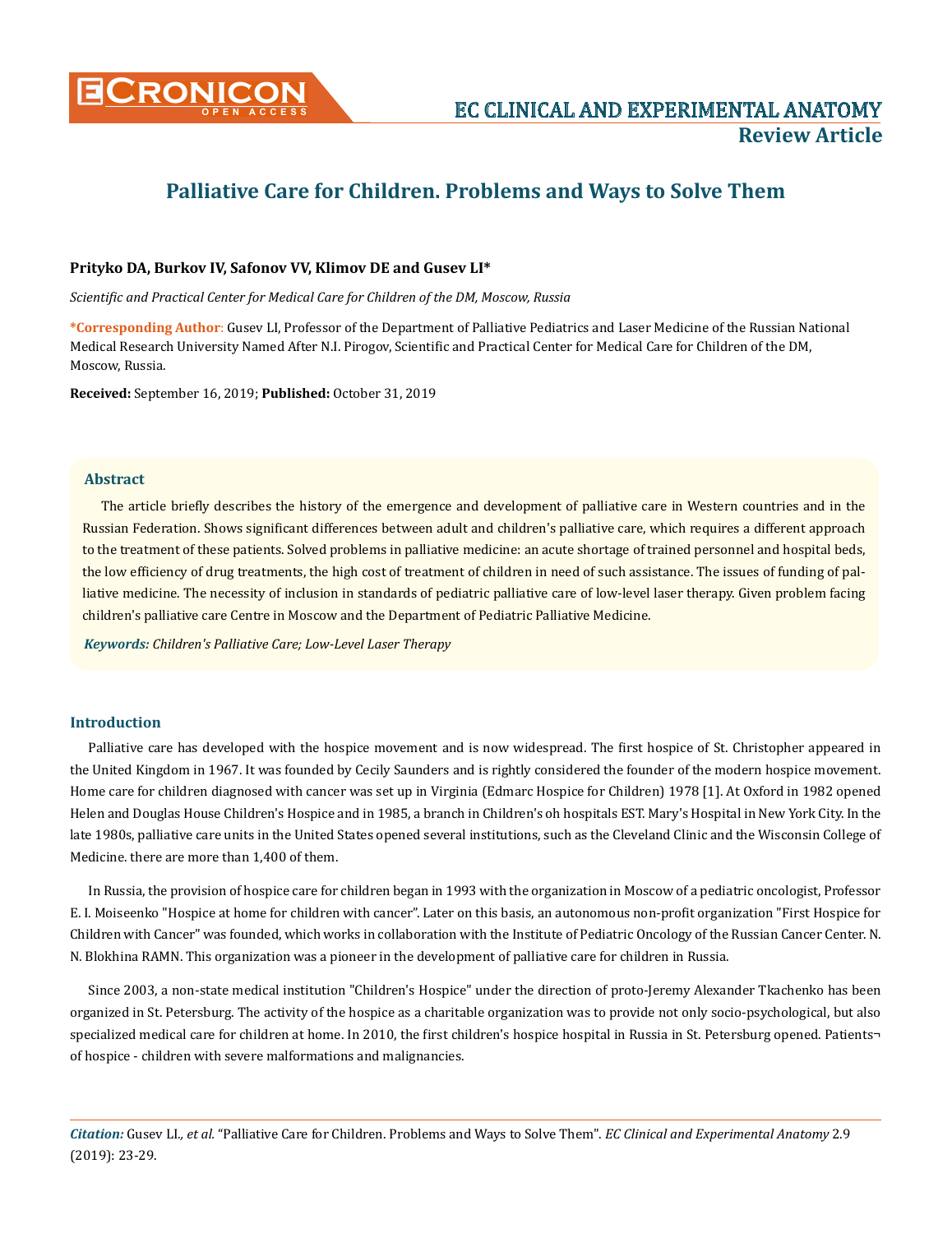#### **Palliative Care for Children. Problems and Ways to Solve Them**

Palliative care for children has been provided since 2006, when, on the orders of the Moscow Department of Health, the Children's Health Center (CPC MPA) has established a department of palliative care for children at home, which has been established provided comprehensive medical-social-psychological assistance. In 2010, also on the orders of the department, a 10-bed inpatient unit was opened, and since 2013, Russia's first 30-bed palliative care center has been opened.

Features of pediatric palliative care. Palliative care is an approach that improves the quality of life of patients faced with pain through prevention and relief, early diagnosis, impeccable assessment and treatment of pain and other physical, psychological and spiritual problems life-threatening disease. Given definition Epalliative care was articulated WHO experts in 2002.

It's not a Children's palliative care deals with a number of aspects of the life of an incurable child - medical, psychological, social, cultural and spiritual. In addition to anesthesia and the culpable of other pathological symptoms, psychosocial and spiritual support of the patient is needed, as well as moral and psychological support to loved ones in the care of him and in the course of loss. A comprehensive approach that combines different aspects of palliative care is a sign of high-quality medical practice, a significant part of which is palliative care. Maintaining the best possible quality of life of the patient is the key to determining the essence of palliative medicine, as it is focused on the treatment of the patient, not the disease that affected him.

The unique features of palliative care for children dictate the need to create institutions for children separate from adults, which should be taken into account when planning a pediatric palliative care service. The incidence of children with malignancies is much lower than in adults, but children suffer from severe abnormalities and malformations at an early age, genetic diseases, a number of chronic progressives diseases, including cystic fibrosis, myodystrophy, etc. Palliative care for children is based on the same principles as that of adult palliative care, but it also has its own specifics. The patterns of causes of child mortality and adult mortality are completely different, making the principles of palliative care for adults inappropriate for palliative care for children. Many childhood diseases are rare, the duration of the disease can vary greatly from a few days to several years. A child can live to an early adult age, which will require palliative care for many years. Children with diseases leading to premature death need multidisciplinary and multidisciplinary services over a long period of time. These services include: psychological support, the possibility of providing further education, support for parents and close relatives of the child, timely pain relief. staff need to take all measures to deal with the psychological stress of the staff and their emotional burnout caused by working with the dying Children.

The Association for the Support of Children with Life-Threatening and Terminal Conditions and Their Families at the Royal College of Paediatrics and Child Health treats diseases leading to premature death (Life-limiting Conditions) as conditions in which there is no reasonable hope of a cure and from which a child/adolescent will die either before the age of 40 or before the death of his parents. The Association proposes the following classification of life-threatening and premature-death conditions in which palliative care is provided to children. The classification does not include all the conditions in which the child is badly needed for palliative care, it is necessary to take into account the differences in the course of the disease, its severity, the complications caused by it and the need to take action, and the nature of their impact on the child and his family.

**Group 1:** Life-threatening diseases in which radical treatment may be feasible but often fail. after successful radical treatment (e.g. malignancies, irreversible/malignant heart, liver and kidney failure).

**Group 2:** Conditions in which premature death is inevitable, but prolonged intensive treatment can increase a child's life expectancy and allow him to remain active (e.g. cystic pulmonary hypoplasia/polycystic lung disease).

**Group 3:** Progressive incurable conditions, usually lasting for many years, when it is possible to carry out only palliative therapy (e.g.: Batten disease/neural waxy lipofuscinosis/Tay-Sachs disease [1] mucopolysaccharidosis; muscular dystrophy).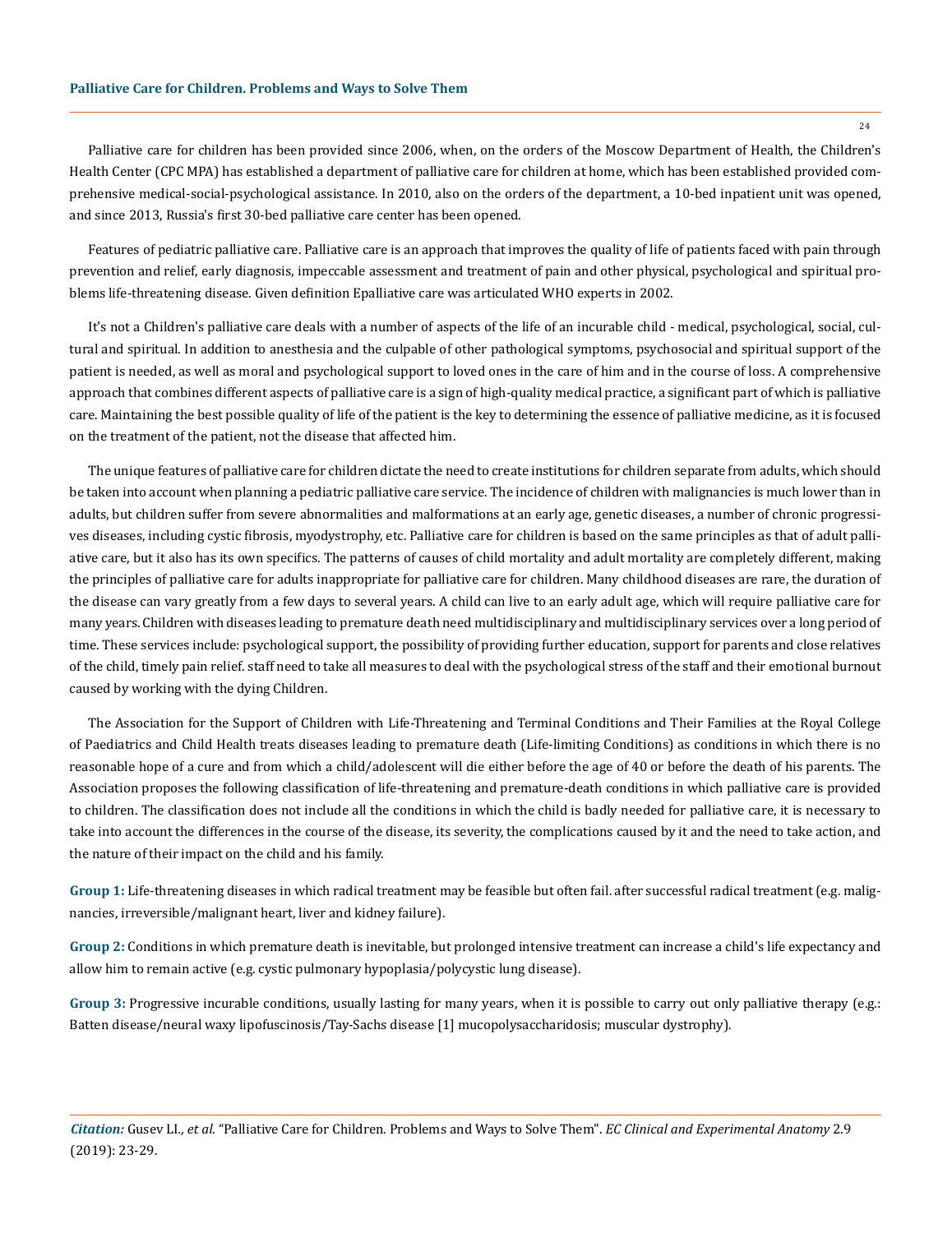**Group 4:** Irreversible/incurable but not progressive conditions/diseases that cause severe child disability, predisposition to frequent complications and the possibility of premature death (e.g. severe cerebral palsy; multiple severe disabling consequences of diseases and injuries).

However, this does not mean that all children and young people in these four groups need active palliative care for the duration of the disease. Some of them, such as children in the second group, may have long periods of relatively good condition and, even if they are largely disabled, may be without active palliative care. Others in the same group may need active palliative care at an early stage of the disease. Therefore, the need for palliative care should always be determined individually.

Children with congenital and cancer-related diseases are most often in need of palliative care. Analysis of 515 children receiving palliative care 6 hospitals in the U.S. and Canada from January to March 2008, showed that 40.8% of children had genetic/congenital diseases, 39.2% of neuromuscular diseases, 19.8% of cancers, respiratory diseases in 12.8% and gastrointestinal diseases in 10.7%. It's not a Children with advanced diseases are typical of shortness of breath, nausea and vomiting, constipation, itching, fatigue, reflux esophagitis, as well as various complaints concerning sleep disturbance, agitation, drowsiness and weakness. Oh 89% of parents reported that in the last month of life children mostly suffer from one of the symptoms and most often it is pain, fatigue or shortness of breath. It's not a To ensure the acceptable quality of the last days of life requires the special attention of staff to timely identify and stop the above symptoms and frequent constipation, nausea, anxiety, etc. For diseases that children receive palliative care, it is difficult to predict their course and prognosis. Parents to the requirements of continued treatment. Only close, open communication of the medical team with parents can prevent their distrust of doctors and contribute to timely psychological support and necessary palliative care A survey of parents of deceased children has identified the main priorities contributing to improving the quality of palliative care. information about the tactics of the therapy, the availability of medical personnel and their emotional support, the preservation of close relations between parents and children and faith.

## **Public and international cooperation**

International cooperation in palliative medicine unites almost all developed countries of the West. In March 2006, an international meeting was held in Trento, Italy palliative care for children (International Meeting for Palliative Care in Children, Trento) (IMPaCCT), a team of medics from Europe, Canada, Lebanon and the United States met, to discuss the current situation of children's palliative care in Europe. It also addressed how to improve the quality of palliative care for children and the training of palliative care staffs [2-13].

The first pan-European centre dedicated to improving the quality of palliative care was established in Trondheim, Norway, in 2009. The centre is based on the FACULTY of NTNU and at St. Olav University Hospital (Trondheim) and coordinates between groups and individual researchers across Europe, particularly Scotland, England, Italy, Denmark, Germany and Switzerland, along with the United States, Canada and Australia.

In 1995, the Palliative Medicine and Rehabilitation Fund was established in Russia to help the national health care in the creation of a new direction - palliative medicine. It is one of the first non-profit non-governmental organizations in Russia to help develop optimal methods of palliative medicine and the principles of its organization in Russia. The Foundation's priorities include seminars, conferences and congresses on palliative medicine, as well as the publication of thematic literature and the scientific and practical journal Palliative Medicine and Rehabilitation.

In 2006, the Foundation established the All-Russian Social Movement "Medicine for quality of life", which since its inception has held the All-Russian Medical Forum, raising the most pressing problems of Russian health care, one of which is the organization of palliative care. In 2009, in accordance with the Declaration III of the All-Russian Medical Forum, the All-Russian public organization "Union of Medical Workers" was established. The aim of this organization is to consolidate the medical community in addressing the challenges of

*Citation:* Gusev LI*., et al.* "Palliative Care for Children. Problems and Ways to Solve Them". *EC Clinical and Experimental Anatomy* 2.9 (2019): 23-29.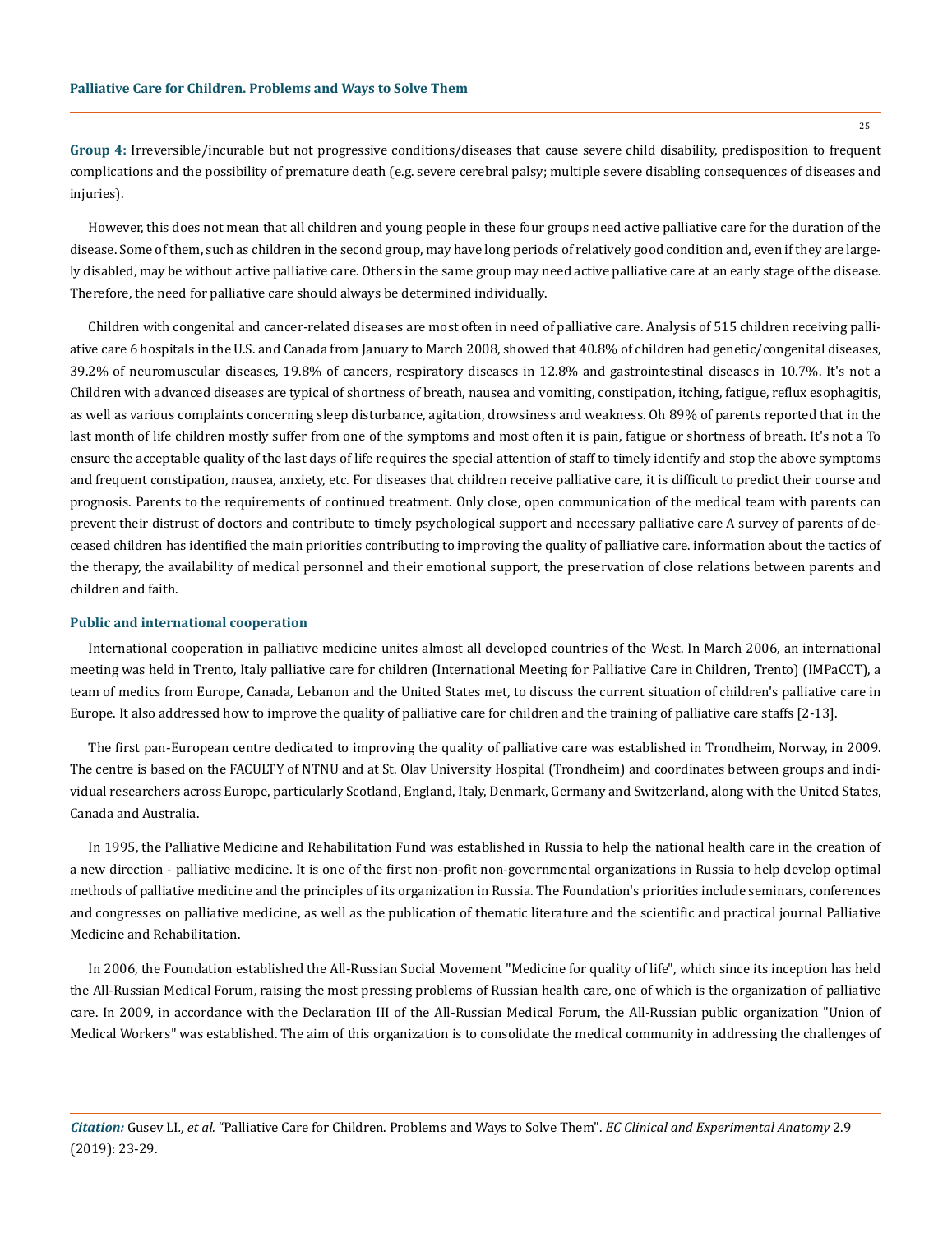modernizing health care, their professional support and assistance in developing and implementing the best organizational and methodological to improve the quality of life of the citizens of the Russian Federation.

In 2009, the Gift Life Foundation for Children with Cancer and Other Severe Diseases actively assisted in the establishment of a palliative care centre for children in Moscow and to promote the development of this Russia.

After the adoption in 2011 of the Federal Law No. 323-Fh "On the Basics of Citizens" Health in the Russian Federation," the prerequisites for the association of specialists engaged in the provision of palliative care incurable patients in Russia. The all-Russian social movement "Medicine for quality of life" and "All-Russian Association of Medical Workers" initiated the creation of the Russian Association of Palliative Medicine, the founders of which were representatives of the medical community from 44 subjects of the Russian Federation.

**Problems:** One of the significant problems in palliative medicine is the lack of beds and trained staff. only 23% of these hospitals have beds that are designed for palliative care. There is an acute shortage of doctors trained to provide palliative care. Experts note that in order to improve palliative care there is a need to make changes in the system of funding, medical education, as well as in the hospitals themselves.

In the UK in 2005 there were just under 1,700 hospices consisting of 220 inpatient units for adults with 3,156 beds, 33 inpatient units for children with 255 beds, 358 home services, 104 hospice at-home services, 263 day care and 293 hospitals Commands. These services together helped more than 250,000 patients in 2003 and 2004. Nevertheless, the country plans to increase the bed fund for palliative care for children.

In Western countries, much attention is paid to the training of nurses and doctors working in palliative care units. In 1998, The Initiative for Pediatric Palliative Care was launched in the United States. Based IPPC in Newton, Massachusetts and serves palliative care departments and centers in the U.S. and Canada IPPC's main task is to train medical staff in palliative care and centres and to improve the quality of palliative care. training determines the fact that palliative care for children develops independently and is formed in an independent medical specialty, which requires special training of doctors, nurses and psychologists, social specialists to work with this special group of patients. Some countries have certification courses in palliative medicine, such as the United Kingdom, the United States and Australia, and the medical student training program includes a section of palliative care. Palliative care is a professional activity, in most diseases it is specialized pediatric care. In the UK, for example, to become a specialist in palliative care in pediatrics, a doctor must study 2 years.

Since 1999 at the First Moscow State Medical University. I.M. Sechenova has started training doctors to work in the system of palliative care for adults. Today, in addition to the course of palliative care at the Department of Oncology faculty of postgraduate vocational education of the First Moscow State University. I.M. Sechenova on the basis of RMAPO in a number of subjects of the Russian Federation (Ulyanovsk, Tyumen, St. Petersburg, Ufa, Yaroslavl, Chelyabinsk, Arkhangelsk, Moscow) already operate on a permanent or optional basis 8 courses of palliative medicine q21. The department of pediatric palliative medicine, organized by the Department of Pediatric Palliative Medicine, will be trained by pediatricians RossI'd like to National The IsslE Dovalym medical and them University EtOm and Meni NI Pie about What the Center for Palliative Care for Children.

Funding is an important problem. In the UK Funding ranges from 100% through the National Health Service and almost 100% funding to charities, but the service is always free for the patient.

Federal Law No. 323-Fz "On the Basics of Protecting the Health of Citizens in the Russian Federation" provides for free palliative care for Russian citizens. Russian charitable foundations provide substantial assistance to Russian children: "Give Life," "Be a Man," "Life" and a number of others.

The costs of palliative care, especially in pediatrics, are quite high. This is because children receive more aggressive treatment at the end of life than sick adults. funding is clearly lacking. The American Association of Pediatricians notes that children in need of palliative

*Citation:* Gusev LI*., et al.* "Palliative Care for Children. Problems and Ways to Solve Them". *EC Clinical and Experimental Anatomy* 2.9 (2019): 23-29.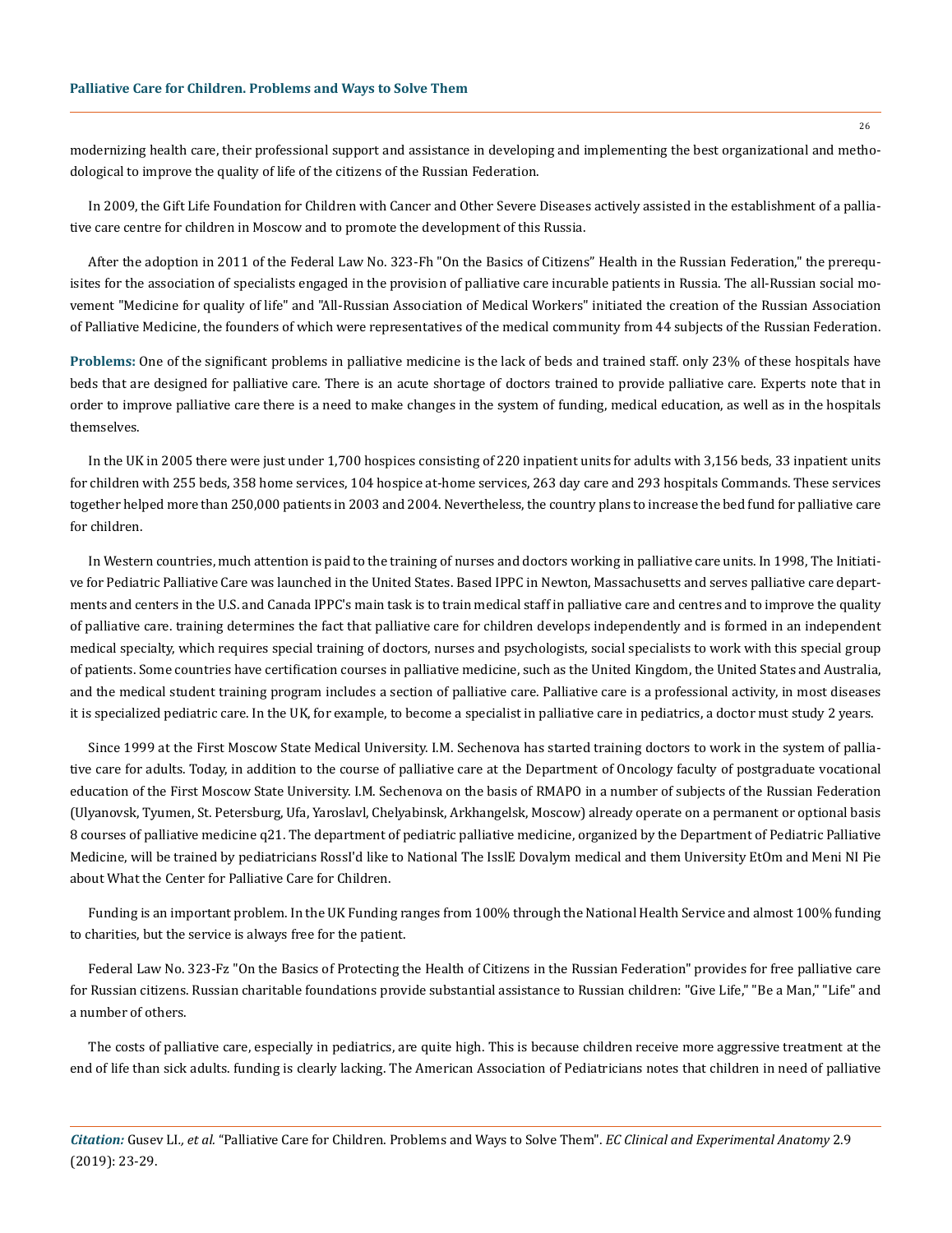care receive quality-of-life therapy, but these costs are not adequately reimbursed by Medicaid. Treatment, turn on the new, more expensive antibiotic and Children with cystic fibrosis, long-term artificial ventilation of the lungs children with neuromuscular passions, or surgical interventions, that can alleviate symptoms diseases, as well as the need for other types of expensive care, may lead to the denial of hospitalization of such children [14-22].

**Treatment:** The development of standards for pediatric palliative care is now a global priority. Today, the main focus of specialists in providing palliative care to children is drug therapy. observed in children with advanced disease. Meanwhile, the specialists note that almost all children admitted to palliative care departments received long-term drug therapy prior to admission, which included an average of 9.1 drugs. This explains the low effectiveness of further drug treatment and does not exclude these children develop a drug disease. Children, especially those who received long-term medical treatment, particularly sensitive to xenobiotic load in the form of pharmaceuticals. in order to reduce the cost of palliative care, Western specialists are looking for non-pharmacological approaches in the treatment of pain and other symptoms of various diseases, experts note that the use of pharmacological therapy in conjunction with psychological intervention is more effective compared to mono drug therapy [23]. Non-pharmacological activities including massage, acupuncture, use of heat and cold, game and music therapy are recommended [8,24].

Domestic researchers have long noted the potentiating effect of drugs when incorporating laser therapy into complex treatment, and the earlier drug treatment is supplemented by laser therapy, the faster it is achieved desired result. Laser therapy, which has been recognized in Russia, is practically not used in Western countries. proven in the treatment of many diseases in children, can significantly improve the quality of medical palliative care and reduce the cost of its implementation. As mentioned, American experts note the increasing costs in the treatment of cystic fibrosis. Studies of domestic scientists have shown that the use of laser therapy in this pathology not only improves the quality of the therapy, but also significantly reduces the cost of treatment.

Studies of Western specialists have proved that the appointment of oxygen therapy for shortness of breath in patients receiving palliative care, effective only in cases where the cause of shortness of breath is hypoxemia. Domestic researchers have revealed the fact that laser hemotherapy contributes to an increase in oxygen transfer by hemoglobin by 30%, which in many cases can completely replace the purpose of oxygen. Such examples of the effectiveness of laser therapy in palliative medicine can be cited many, but, unfortunately, despite the high efficiency and safety of laser therapy, it is still relatively rare. But the number of studies on the possible negative effects of laser radiation on the human body have proved the absence of negative side effects, both during laser exposure and in the long term after him. A study of literary sources over a nearly forty-year period revealed no mention of the negative effects of laser radiation on children's bodies.

Unfortunately, in the approved MHealth and Social Development of the Russian Federation (22.09.2008 No. 7180-RH) methodical recommendations on the organization of palliative care for adults, medical care also does not provide in the treatment of palliative patients use of laser therapy. And this despite the fact that over more than 40 years of clinical studies conducted in our country has been proven its high effectiveness in the treatment of many diseases.

Of course, the experience of palliative care in Western countries has a great deal. But that doesn't mean we have to copy it blindly. It is necessary, having taken the best from the accumulated experience of our colleagues from the West, to introduce progressive, highly effective domestic developments into palliative medicine [25-30].

## **Conclusion**

Taking into account the existing problems, the new Children's Centre for Palliative Care faces important tasks aimed at organizing the training of nursing and medical staff, improving the quality of treatment, development of domestic standards of palliative care, development of methods aimed at combating the syndrome of emotional burnout of service personnel, reducing the cost of palliative care without compromising its quality. In order to improve the quality of treatment at the newly created Department of Palliative Care for Children, laser therapy is planned. The accumulated experience of the Center will be widely introduced into domestic palliative medicine. The heal-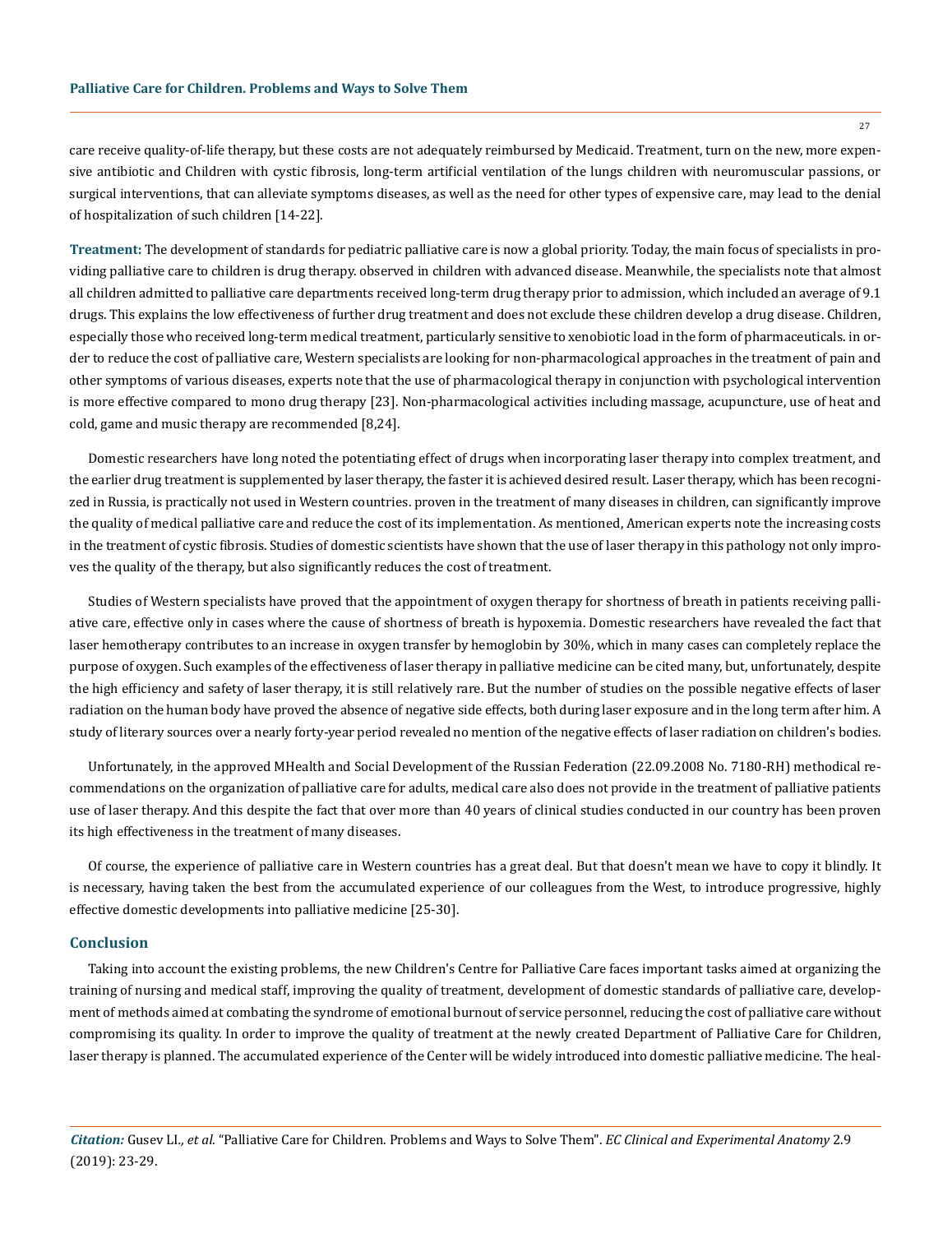th modernization program for 2011 - 2012 provides for the establishment of palliative care units (centres) in all subjects of the Russian Federation. At present, solving the problems is the most important pressing problem of national health care.

## **Bibliography**

- 1. [EDMaRC.](http://www.edmarc.net/)
- 2. <http://www.helenanddouglas.org.uk>
- 3. [Davison SN and Torgunrud C. "The Creation of an Advance Care Planning Process for Patients with ESRD".](https://www.ncbi.nlm.nih.gov/pubmed/17185143) *American Journal of Kidney Diseases* [49 \(2007\): 27-36.](https://www.ncbi.nlm.nih.gov/pubmed/17185143)
- 4. Prityko AG., *et al.* "Palliative and hospice care for children in Moscow: state and development prospects". Roszdravnadzor (2011): 3.
- 5. WHO Definition of Palliative Care WHO (2007).
- 6. [ACT. "A Guide to the Development of Children's Palliative Care Services". ACT \(Association for Children's Palliative Care\). Bristol \(2009\).](https://www.togetherforshortlives.org.uk/resource/a-guide-to-childrens-palliative-care/)
- 7. Feudtner Chris., *et al.* ["Pediatric Palliative Care Patients: A Prospective Multicenter Cohort Study".](https://www.ncbi.nlm.nih.gov/pubmed/21555495) *Pediatrics* 127.6 (2011): 1094-1101.
- 8. [Himelstein BP. "Palliative care for infants, children, adolescents, and their families".](https://www.ncbi.nlm.nih.gov/pubmed/16430356) *Journal of Palliative Medicine* 9 (2006):163-181.
- 9. Wolfe J., *et al.* ["Symptoms and suffering at the end of life in children with cancer".](https://www.ncbi.nlm.nih.gov/pubmed/10655532) *The New England Journal of Medicine* 342 (2000): [326-333.](https://www.ncbi.nlm.nih.gov/pubmed/10655532)
- 10. [Michelson Kelly N and Steinhorn David M. "Pediatric End-of-Life Issues and Palliative Care".](https://www.ncbi.nlm.nih.gov/pmc/articles/PMC2344130/) *Clinical Pediatric Emergency Medicine* 8.3 [\(2007\): 212-219.](https://www.ncbi.nlm.nih.gov/pmc/articles/PMC2344130/)
- 11. [Graham RJ and Robinson WM. "Integrating palliative care into chronic care for children with severe neurodevelopmental disabilities".](https://www.ncbi.nlm.nih.gov/pubmed/16222176) *[Journal of Developmental and Behavioral Pediatrics](https://www.ncbi.nlm.nih.gov/pubmed/16222176)* 26.5 (2005): 361-365.
- 12. Meyer EC., *et al.* ["Improving the quality of end-of-life care in the pediatric intensive care unit: parents' priorities and recommenda](https://www.ncbi.nlm.nih.gov/pubmed/16510643)tions". *Pediatrics* [117.3 \(2006\): 649-657.](https://www.ncbi.nlm.nih.gov/pubmed/16510643)
- 13. IMPACT. "Standards for pediatric palliative care in Europe". *European Journal of Palliative Care* 14.3 (2007).
- 14. Klyuchnikov SO and AA Sonkina AA. "Palliative care in pediatrics world experience and development in Russia". *Pediatrics* 90.4 (2011): 127-133.
- 15. [Dale Lupu. "Estimate of Current Hospice and Palliative Medicine Physician Workforce Shortage".](https://www.ncbi.nlm.nih.gov/pubmed/21145468) *Journal of Pain and Symptom Management* [40.6 \(2010\): 899-911.](https://www.ncbi.nlm.nih.gov/pubmed/21145468)
- 16. Sahler OJ., *et al.* ["Medical education about end-of-life care in the pediatric setting: Principles, challenges and opportunities".](https://www.ncbi.nlm.nih.gov/pubmed/10699112) *Pediatrics*  [105.3 \(2000\): 575-584.](https://www.ncbi.nlm.nih.gov/pubmed/10699112)
- 17. Solomon MZ., *et al.* "For IPPC. The initiative for pediatric palliative care (IPPC): Background and goals". Newton, MA: Education Development Center, Inc (2002).
- 18. [Rollins JA. "The Initiative for Pediatric Palliative Care \(IPPC\) what is IPPC? IPPC is both an education and a quality".](https://www.ncbi.nlm.nih.gov/pubmed/16719431) *Pediatric Nursing Journal* [32.2 \(2006\):180-181.](https://www.ncbi.nlm.nih.gov/pubmed/16719431)